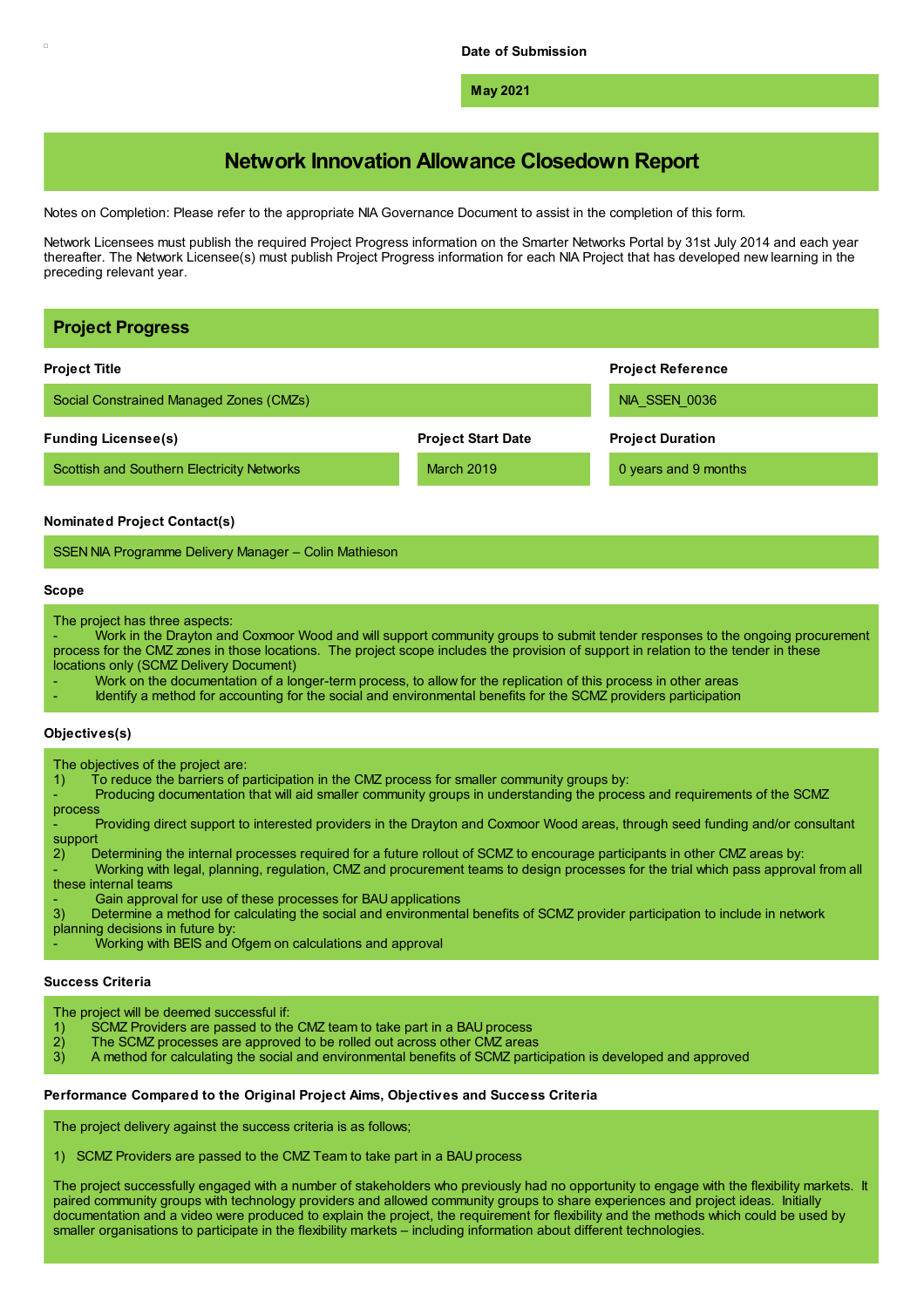One full tender response was received and passed to the Constraint Managed Zone (CMZ) Team, to assess the practicalities associated with the proposed tender and evaluate if it is suitable to be progressed forwards into a Business as Usual (BAU) solution. The result of their application is pending a decision at present.

2) The SCMZ processes are approved to be rolled out across other CMZ areas

This was successfully achieved by engaging with various business departments to develop contracts and processes that worked for SSEN, as well as community groups, with regards to rolling out SCMZ in locations that require marginal electrical energy flexibility schemes. This has laid a path for future rollouts of flexibility tendering, in terms of having approved contract wording and procurement scoring methodologies for tenders. The learning is being shared at wider network stakeholder groups such as the Energy Networks Association (ENA).

The project's SCMZ process document produced by Navigant (project partner) has documented this process to ease integration across other DNOs.

3) A method for calculating the social and environmental benefits of SCMZ participation is developed and approved

A method for calculating the social and environmental benefits for SCMZ participants was investigated but not fully achieved, as it was identified that a number of factors influence the outcome. Further development and acceptance testing is required in future flexibility rollouts, to enable an appropriate method for calculating SCMZ benefits.

The project also produced an SCMZ supplier manual with National Energy Action (NEA) providing an indication of the load-reductions that SCMZ providers might expect to achieve from different technologies and to resultantly ease future customer Cost Benefit Analysis (CBA) in flexibility markets.

## **Required Modifications to the Planned Approach During the Course of the Project**

After the launch event, the feedback from community organisations and technology providers voiced strongly that more time was required to form and submit proposals for the project, and more support was required from SSEN and the project team during this time. As a result of this feedback, a project extension Change Request was submitted. A revised timescale, extending the project by 3 months, allowed for extended time at each stage of the procurement process.

#### **Lessons Learnt for Future Projects**

There are several lessons to be considered for future projects and deployments of flexibility in the electricity networks, they are as follows:

- During the tender process, several community groups required additional support to register on the procurement platform (Achilles). In future, procurement logistics support should be available for small scale organisations to allow for equal access to the flexibility markets.

The SCMZ funding allocation was complex due to the nature of network investment calculations. It should be considered how to best represent this in the easiest manner for all stakeholders.

The launch event feedback highlighted that there was a level of assumed knowledge in the presentation material. In future, it was recommended that a 'pre event' or 'pre event pack' should be available for those with limited interaction with the electricity network. To remedy this in the SCMZ project, several one to one follow up sessions were held and 'drop in' sessions for each of the zones for further contact and time with the project team.

Feedback gathered by the consultant support provider highlighted the main reason for not submitting a tender response was the level of funding available: i.e. the contract value was too low to consider. This should be taken into consideration for future flexibility projects.

Due to the nature of the DSO world moving quickly, it is important to keep regular communication with the ENA Open Networks (ON) projects to understand and build upon the industries growing knowledge base around DSO/flexibility markets both within SSEN and across GB DNOs. SSEN will achieve this through its designated leads on specific ON work-streams

The work during the project was effective in widening the knowledge, awareness and engagement in flexibility markets and should be seen as a stepping stone in the transition to DSO.

Note: The following sections are only required for those projects which have been completed since 1st April 2013, or since the previous Project Progress information was reported.

## **The Outcomes of the Project**

Positively the project demonstrated that community groups and small businesses are engaged and supportive towards seeking out opportunities of changing their electrical usage patterns in a way that is beneficial to networks. Community meetings were mostly well attended and interest continued with up-take of a small seed-funding grant to explore their ideas further. Although several participants were unable to submit full tenders, engagement with them has remained positive, and feedback on the market structure and tender methods have been taken on board – namely around timescales and financial levels.

Working with the community at the seed-feeding stage allowed ideas around how they could change their electricity usage to be explored in greater depth. It was at this stage that the costs were examined, and it became apparent that the potential renumeration did not meet the associated effort, hence deterring most of the participants from submitting full proposals.

#### **Data Access**

See Network Innovation Competition (NIC) and Network Innovation Allowance (NIA) Data Sharing Procedure at https://www.ssen.co.uk/InnovationLibrary/Distribution/